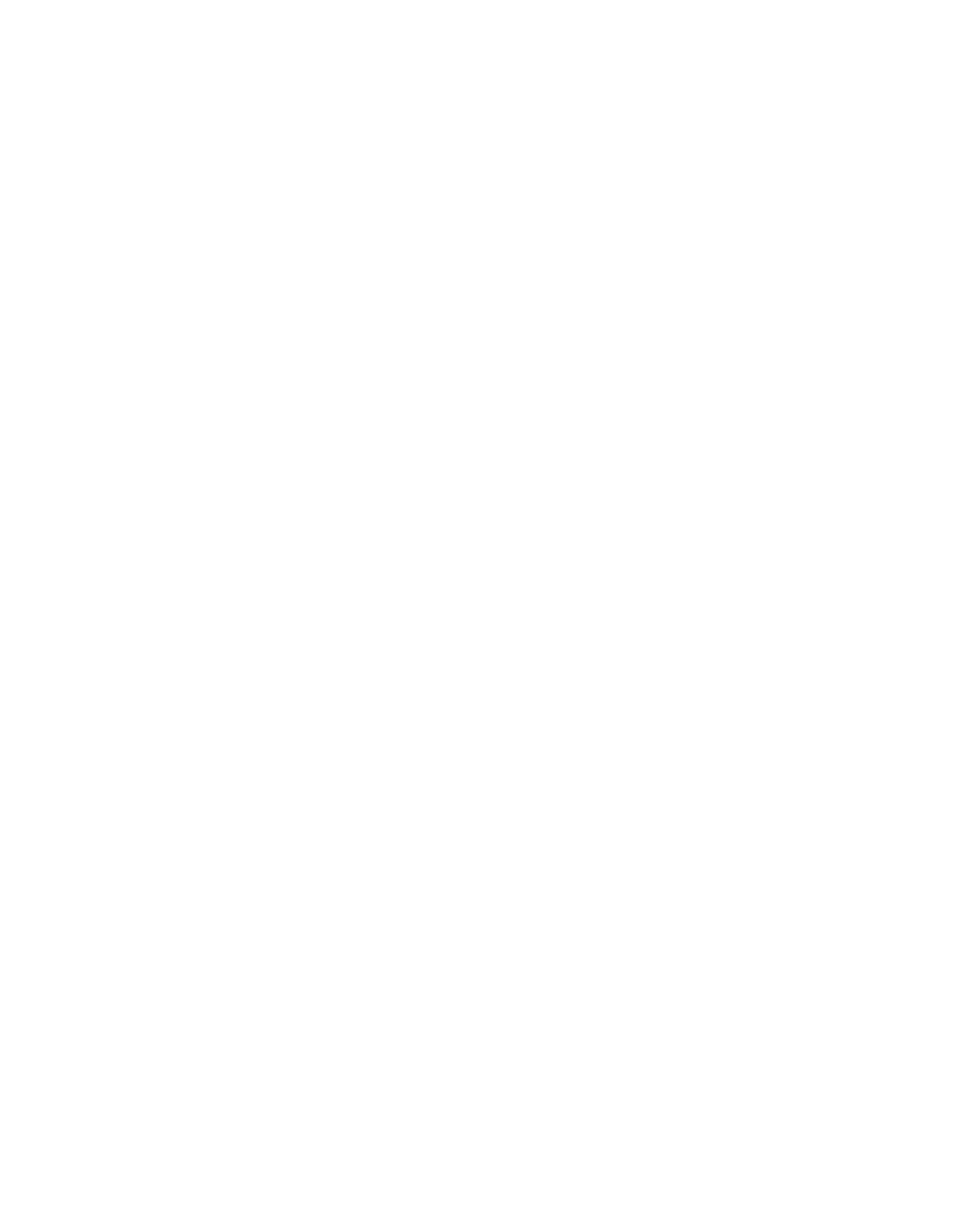birth mothers (Dorow, 2006). My parents told a similar kind of story to me<sup>6</sup>: for some external factor, my birth parents were not able to take care of me, so they took me to an orphanage where I would eventually be matched with a family who could care for me.

With this interest in how origin stories are internalized into adulthood, I planned to interview adult adoptees and ask generally about their adoptee experience and more specifically what kind of language adults used to explain adoption to them as children. However, the discourse over *Blue Bayou* and, even more broadly, discussions of any minority representation in popular media, led me to consider if I had the right to ask adoptees that I do not personally know, to offer me their emotional labor to sit with and think through their lived experience. In these past years, 2020 through 2022, there has been increased attention to the ways in which the media portrays minority experiences. Poet and author Ocean Vuong and actress Arden Cho spoke as keynote speakers at GW's 2021 Asian Pacific Islander Heritage Celebration. When asked about Asian and Asian American representation in popular media, Vuong emphasized that representation is not enough. He noted that he prefers to use the word "presence" as a way of directing attention to more behind-the-scenes roles. Are there Asian and Asian Americans involved in writing, directing, producing, etc.? As an Asian American adoptee myself, is that reason enough to set out on interviewing other adoptees about their lives? I believe that one day it might be, but personally, it has always been easier to share more surface-level, adoptee-specific experiences living in the United States than it is to share deeply intimate questions and thoughts on the many unknowns of where and who I came from along with

 <sup>6</sup> The use of parents to mean adoptive parents is something that is comfortable for my own experience and is not necessarily the case for all adoptees. Neither set of parents will ever be referenced as "real" or "actual" unless referencing a conversation with someone who uses these words. I will always refer to my birth parents as such and the use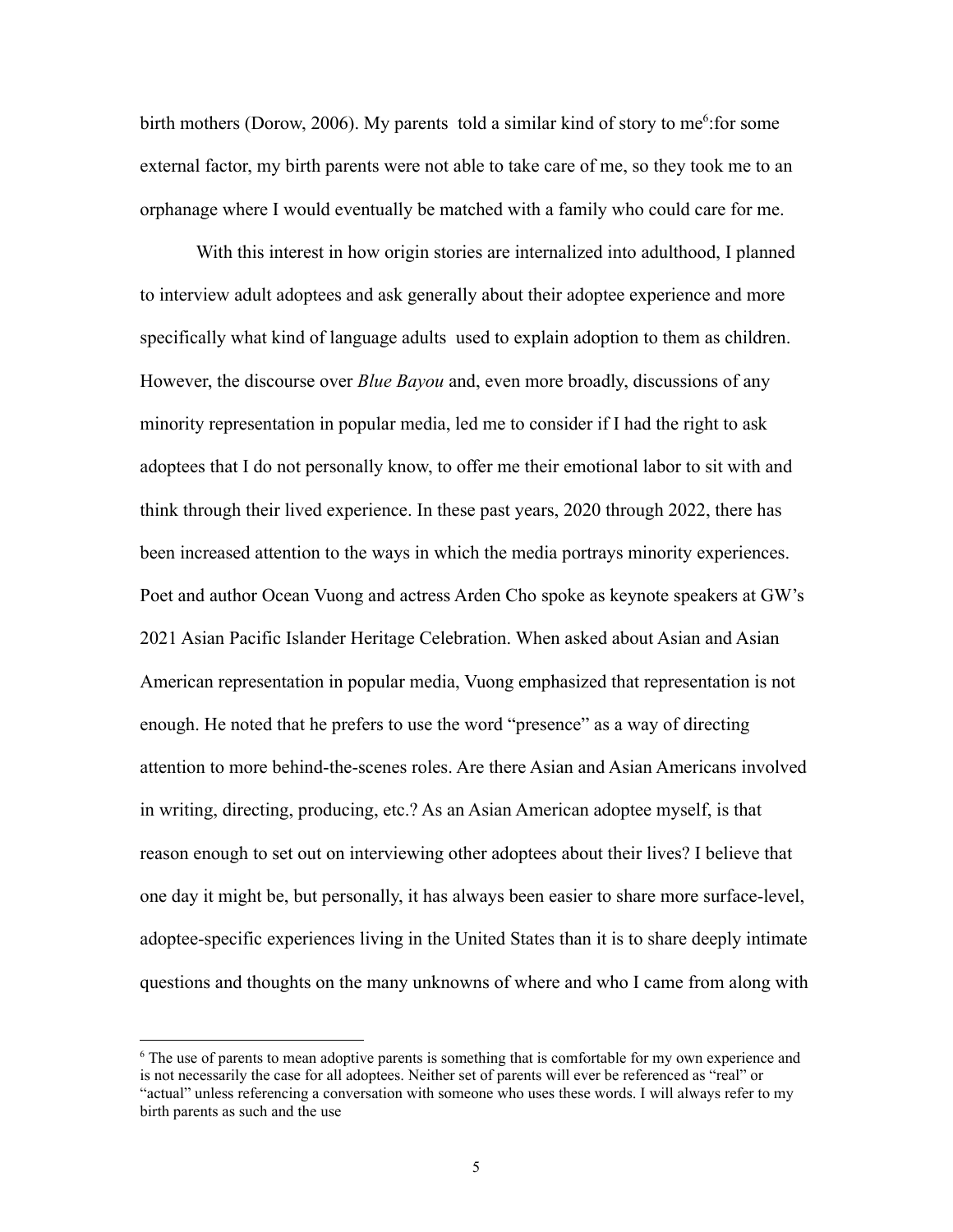how I came to be adopted. I did not want to misrepresent someone else's story or speak *for* others as Justin Chon did. I realized that I needed more time to emotionally process for myself before I could ask it of anyone else.

All of this brings me back to Elizabeth Chin and autoethnography. Chin offers the reader an intimate look into her psyche, her life, and her relationships through the format of autoethnography. *My Life With Things* chronicles the connections that Chin forges and discovers through various things in her life. Her work engages deeply with the life and theory of Karl Marx as Chin unravels her love of things. For Chin, the autoethnography allows her to interrogate the paradoxes that she inhabits. Citing Theodor Adorno, she uses her life with things to articulate that "to hate a tradition properly … 'one must have it in oneself'" (Chin 2016, 4). Her book is a lens into how she can love things and hate capitalism and calls the reader to ask themselves how they are implicated as well. The form of the autoethnography created this opportunity for me to share my own experience and blend it with the anthropologists that I have found helpful throughout my studies in a format that could be legible, and hopefully helpful, to other adoptees. It is a mode of writing that allows me, as the writer, the opportunity to blend the genres of classical anthropological ethnography and narrative storytelling. My autoethnography also demands attention to the fallibility of memory, as many entries travel back and forth in time for a "hindsight is 20/20" reflection.

The final inspiration for the form and structure of my autoethnographic thesis is the work of Max Libioron, entitled *Pollution is Colonialism* (2021). Their book explores a level of specificity in method and practice that I found liberating. Many early readings in my anthropological studies make broad, sweeping claims on the state of humanity and

6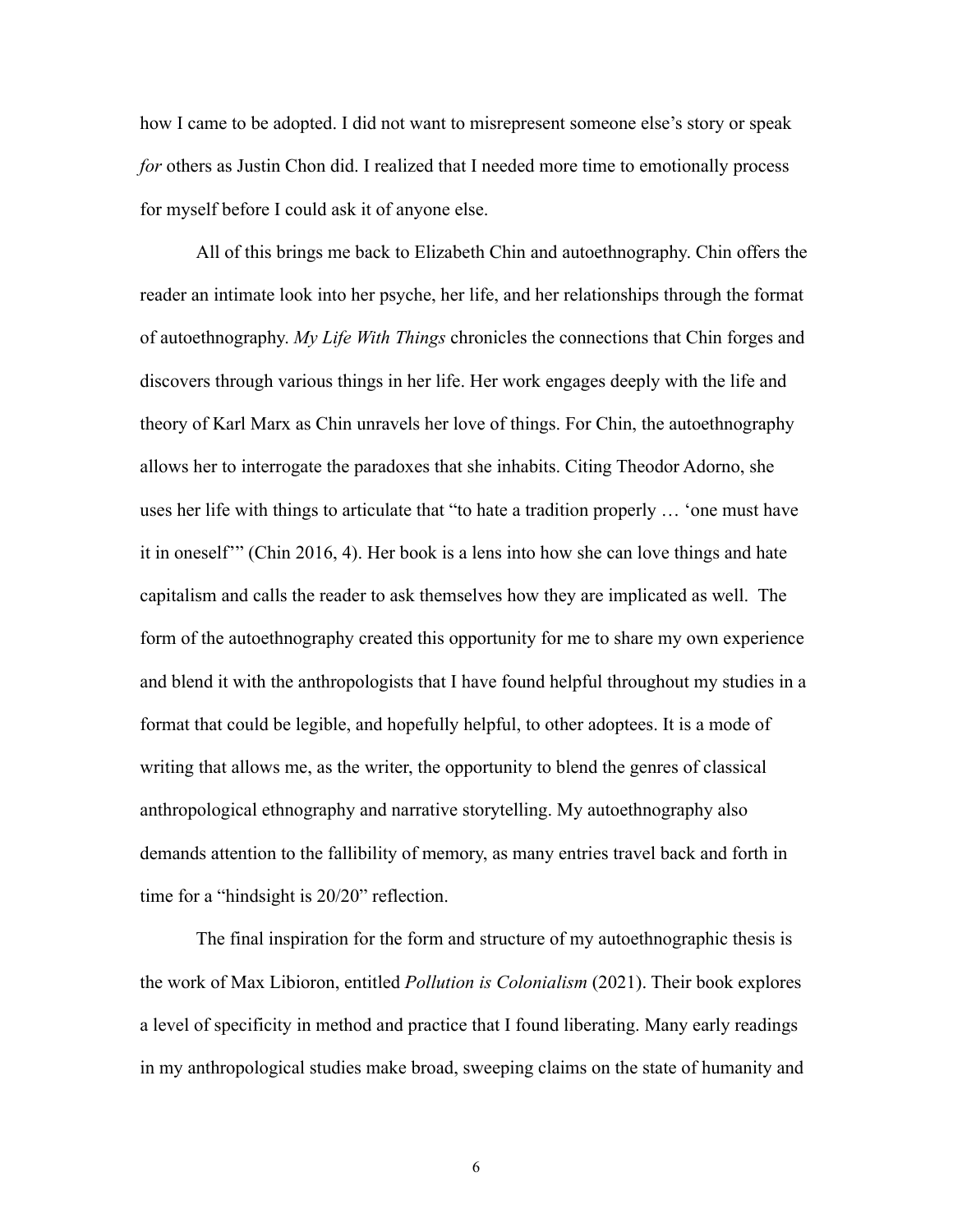culture. Libioron, on the other hand, employs specificity in their methodological approach to ethnography: "I think of specificity as a methodology of nuanced connection and humility," (2021: 22) and problematizes We, writing that "*We* is rife with assumptions" (23). Their emphasis on ethnographic specificity has stuck with me throughout my final year of studies. As I have noted in the coming footnotes, my use of adoptee for the duration of this work is highly specific to my own experience as a transracial, transnational, Chinese American adoptee. From casual conversations with friends who are also transracial, transnational, Asian adoptees, I know that some of my experiences will travel<sup>7</sup> and resonate with others while others will not. As an autoethnography, this entire endeavor is highly localized to my experience. They might not travel outside an adoptee exclusive space, but some might. I also acknowledge that my use of footnotes is also inspired by Max Libioron, who makes extensive use of their footnotes for expanding thoughts, adding tangents, acknowledgments, and honoring those who supported or aided in their work. I am, maybe notoriously, "bad" at storytelling. Recounting one story might derail into three other tangents that provide context or further information to aspects of the original story. tilizing footnotes will hopefully convey this characterization of my own storytelling voice.

As an autoethnography, I also hope to practice what I've been taught throughout my anthropological coursework. Many of my classes have had heavy decolonial influences and over the past two years, I've reflected deeply on what decolonization in anthropology means. Drawing on the response to *Blue Bayou* and the words of Ocean Vuong, I shifted the focus and the form of my master's thesis away from studying or researching other adoptees. Anthropology and the practice of participant observation

 $7$  By travel I mean resonate with and affirm an experience or feeling that you, the reader, have.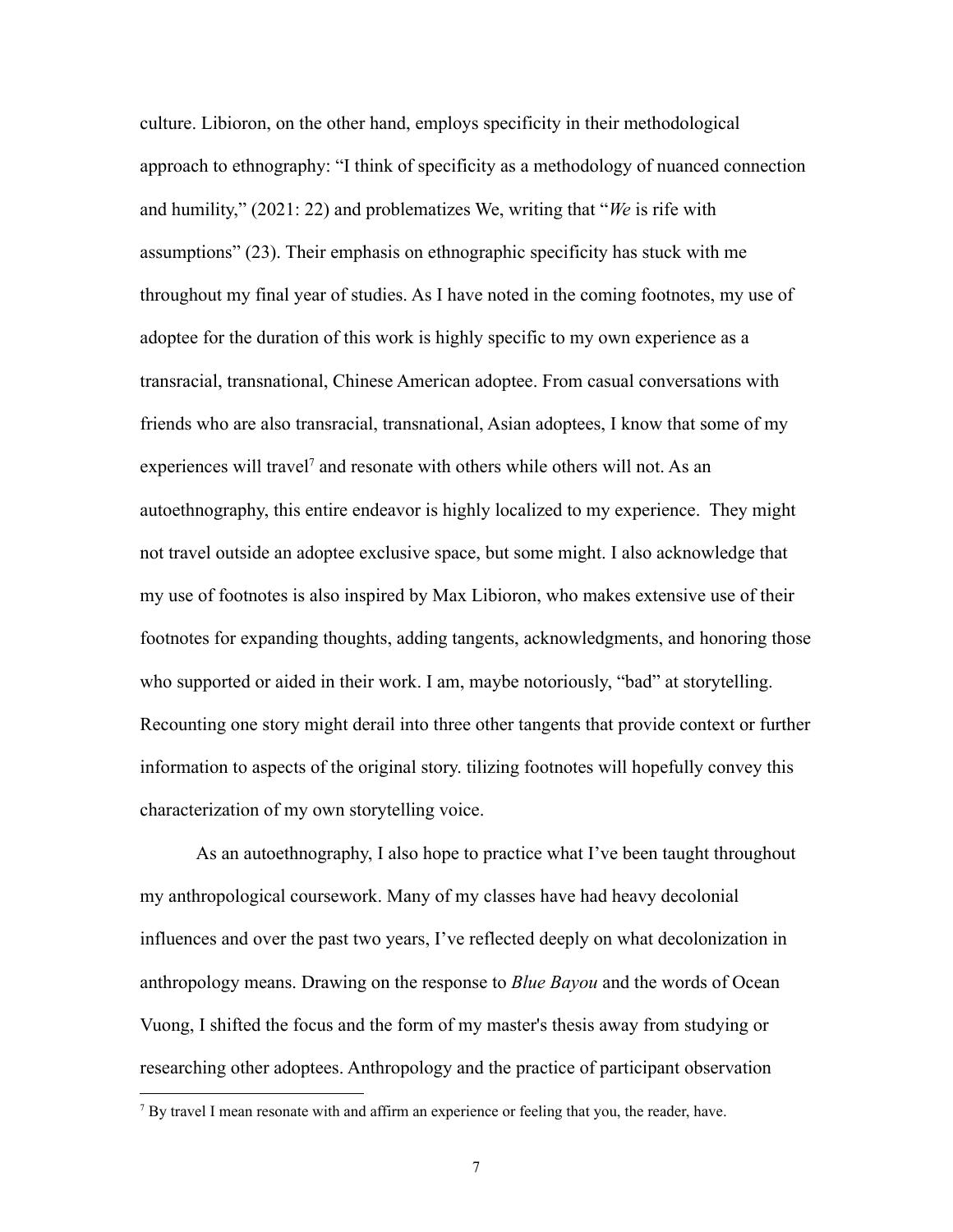have a long legacy of extraction and harm that I do not want to perpetuate. Audra Simpson writes on what ethnographic refusal means for her work as an indigenous scholar doing ethnography with her community, and that has deeply shaped my approach to research (2007).<sup>8</sup> I have chosen the form of autoethnography because I am still reckoning with my own place in this world, the country, as an adoptee, and as a queer Asian American. To ask someone who they are and how they have come to be before truly and intimately knowing myself did not sit right with me.

<sup>&</sup>lt;sup>8</sup> Ethnographic refusal operates as a dialogic practice between the ethnographer and research participants. It is a practice of establishing and respecting boundaries.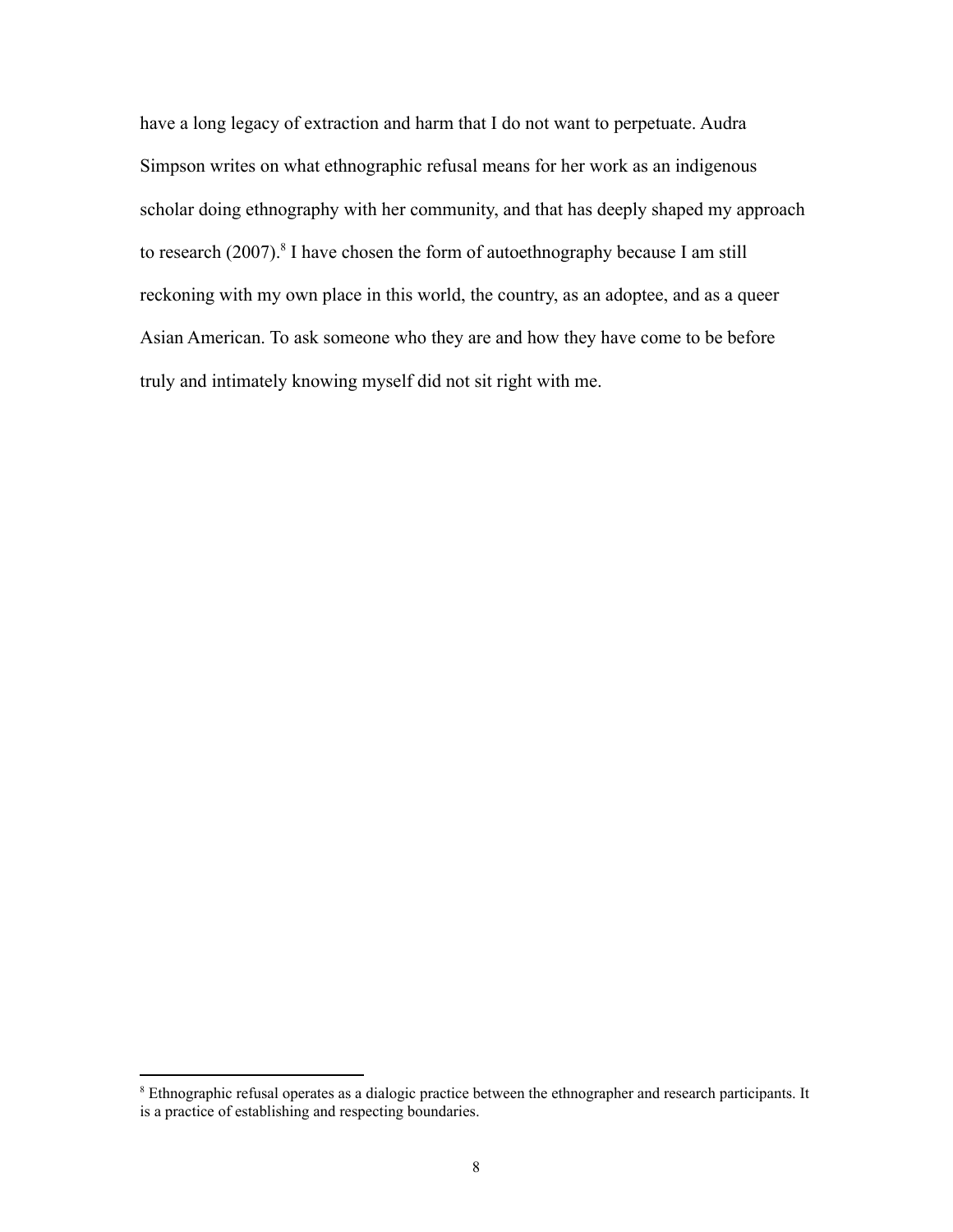## **Entries**

The following entries occur throughout different locales and at different points in time. As both storytelling and critical reflection, these slices of my experience flag some of the influential moments in the shaping of my own personhood. I am who I am today as a result of a dialogic lived experience between myself and the rest of the world. There are times when strangers will label me, and mark me out in ways that fit their neatly constructed identity boxes. But life is not simply letting the world tell you who you are, it is how you answer. At the core of this work, of my life, is a story of belonging: times when I felt out of place, and times when I have found my place.

## By Any Other Name

During a heritage trip to China that I took in 2013, families had the opportunity to order custom name seals, also known as chops, for themselves or even as gifts to friends and family. The company that produced the name seals was provided with our English names<sup>9</sup> and they transliterated them into Chinese characters on the stamp. My name, Nina is easy as it is two syllables that are sounds that exist in the phonetics of Mandarin, Ni 妮 Na 娜. I have a third chop that is smaller and is the only one that is not a transliteration of Nina, but is of my Chinese name 湖群 (HúQún).<sup>10</sup> All three of the seals have rabbits as the decorative end which was chosen because I was born in 1999, the Year of the Rabbit in the Chinese Zodiac calendar. The most striking detail as I look at them now is that all

<sup>&</sup>lt;sup>9</sup> I have a Chinese name which was given to me by the orphanage. It is 红湖群 (hóng húqún) and is listed on my Chinese passport from when I was a baby, and on the adoption papers. The first character indicates the family name and, according to my mom, is just the family name that all of the babies at the orphanage were given for official documentation. My parents kept the name Huqun as one of my middle names but on US documentation it is always written as Hu Qun with the characters separated.

<sup>&</sup>lt;sup>10</sup> Looking at the picture of what the stamp looks like on paper, I was surprised to realize that the script is more similar to an older form of Chinese and is not in simplified characters. In simplified Chinese, the three lines on the left side of 湖 are a radical that means water, but in the past this radical looked more like a flowing river. See this [website](https://www.chinasage.info/chars/fch_shui_water.htm) for a better look at the characters.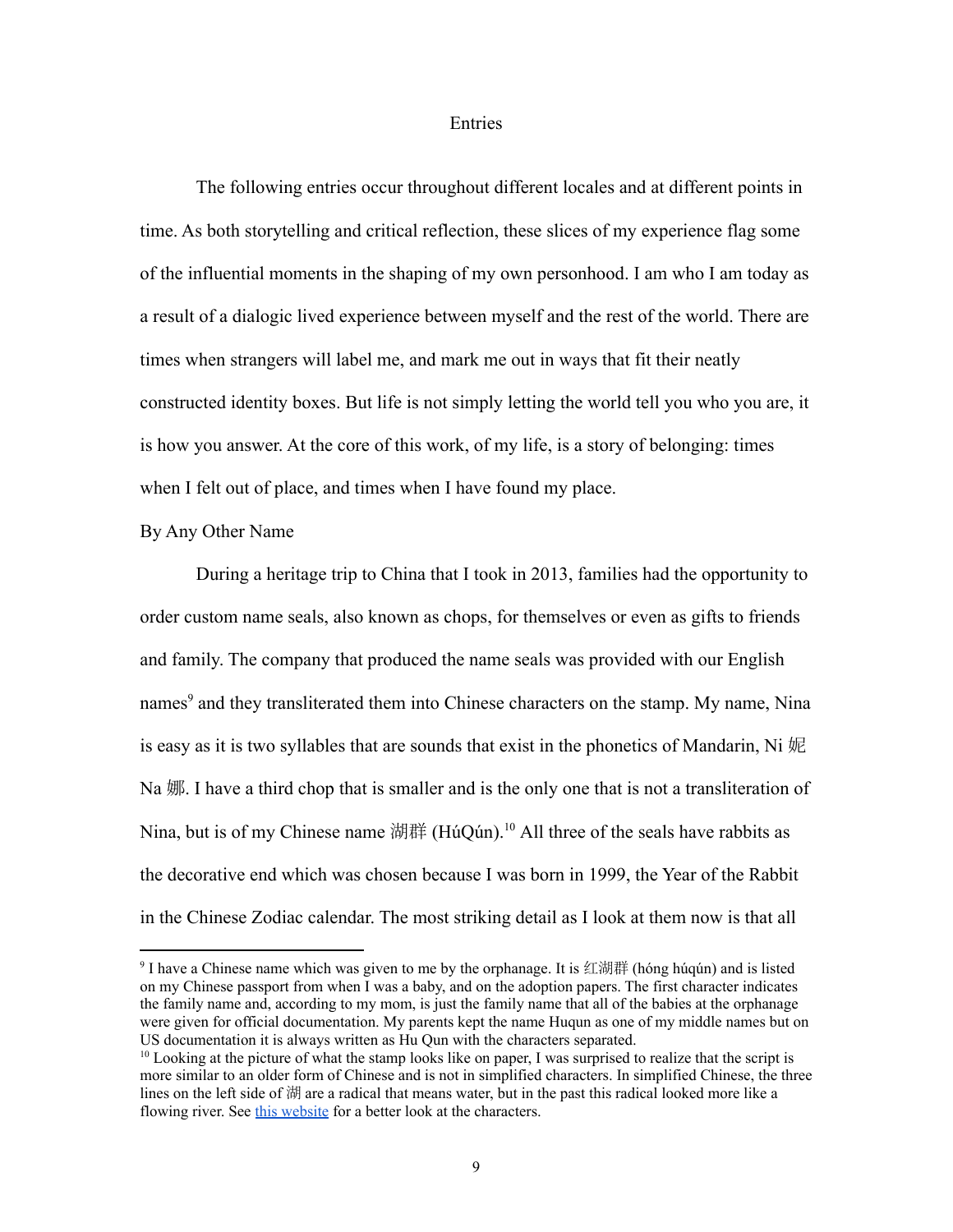of them include my name Nina in English above the Chinese characters. The inclusion of my English name in English letters marks this seal as belonging to someone who is not necessarily familiar with Chinese characters and thus not a native Chinese person who might use this in its official purpose as a form of signature on a document. It is for an outsider. This is a souvenir to sit on a shelf.

Naming itself is something that can hold great significance in a transracial transnational Asian adoptee. The vast majority of families and households adopting Chinese and South Korean children are White and live in Western countries (Dorow 2006; Kim 2010).<sup>11</sup> As noted previously, the Chinese name given to me by the orphanage was incorporated into my legal name on US documentation as one of my middle names. Other families will also do this if they don't keep the birth language name as the adoptee's legal first name. While I personally still feel connected to my Chinese name, which I used during my Chinese courses at GW and during my study abroad semester in Shanghai, I want to acknowledge and highlight that this is not the only experience in the broader adoptee community. I have spoken with other adoptees and seen testimony in online adoptee communities of people who legally change their first name back to their birth language name. Those who consider doing this or who have done this often express anger towards their adoptive parent(s) for changing their name in the first place. Sara Dorow explores this phenomenon in her book on transnational adoption from China but from the lens of the adoptive parent(s):

Adoptive parents in the United States sometimes balk at the Chinese names given to their children by orphanages, in part because the names do not seem

<sup>&</sup>lt;sup>11</sup> The majority of my research has centered the experiences of South Korean and Chinese adoptees. These are not the only sending countries within the scope of transnational Asian adoptions but are prominent in the existing literature on this community. This is also a product of my own identity as a Chinese adoptee and my personal experiences with other adoptees who are by and large Chinese or Korean.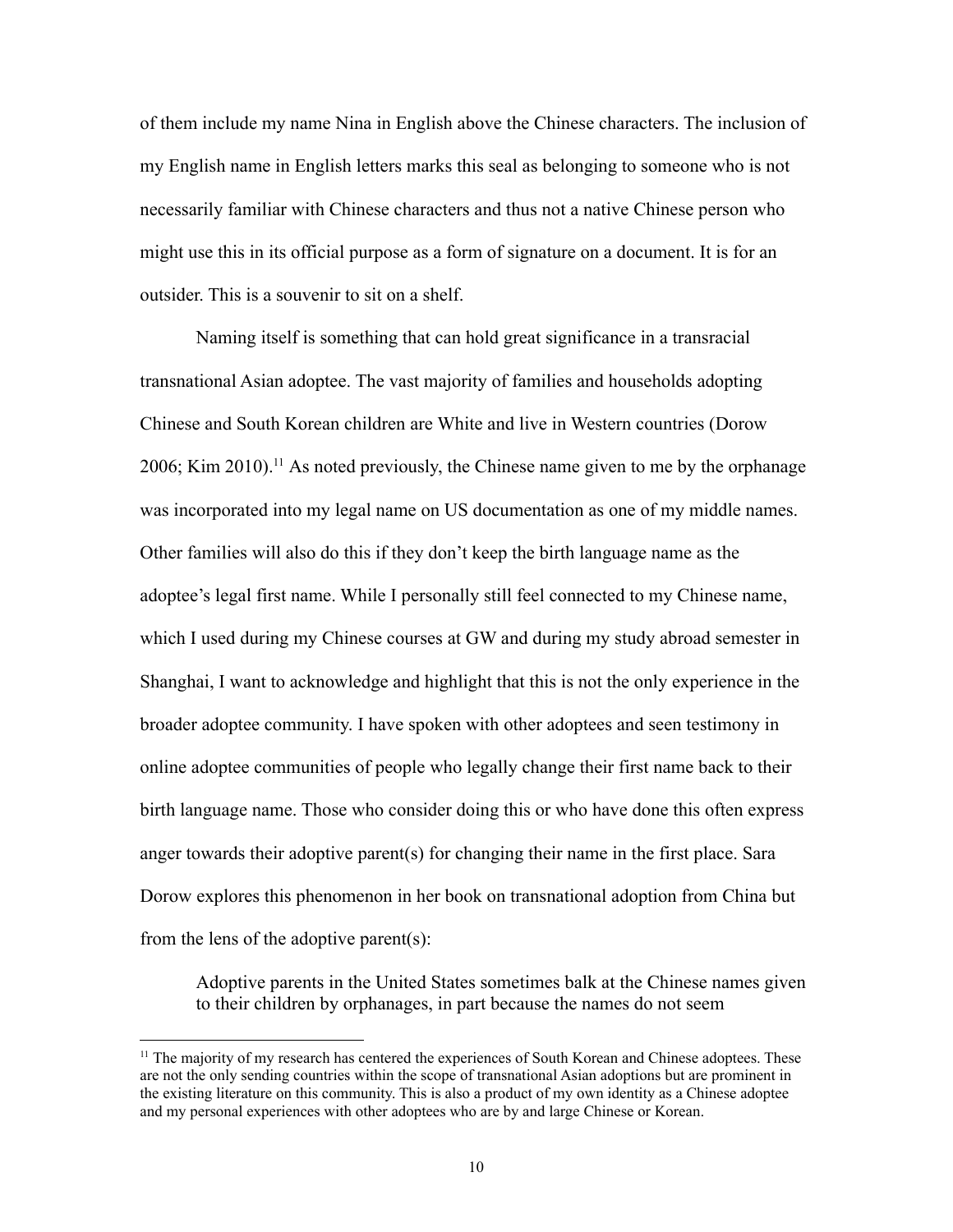individually meaningful to parents or are meaningful in ways that uncomfortably connect the child to abandonment and institutionalization. For example, in some orphanages all the children found in the same year are given the same daily name, their given names perhaps including a Chinese character that reflects where or when they were found. (2006, 99).

Another practice is the renaming of the adoptee by their parents, but something that sounded equally Chinese (or ethnic) but was easier to pronounce as English speakers. Thus, the anglicization of ethnic name pronunciations and renaming can function to assert "white racial dominance through language," (Bucholtz, 2016: 277) even if adoptive parents are not aware of this implication.<sup>12</sup>

In middle school, I had a homeroom teacher who thought it would be funny to embarrass all of us by reading out our full names on the envelopes containing our report cards. For whatever reason, nothing was more embarrassing in middle school than for your peers to know your middle name. My teacher had a hard time pronouncing my Chinese middle name and had to ask me how to pronounce it, which I obliged to the best of my ability at the time. The thread I want to highlight is my ability to produce an accurate pronunciation with limited knowledge of spoken Mandarin.

Mispronouncing names by cultural others is something that many minorities in the United States can relate to. Comedians Key and Peele flip the script on this experience in their comedy sketch titled "Substitute Teacher" (cited in Bucholtz 2016; Comedy Central on Youtube). In the skit, Keegan-Michael Key plays a substitute teacher taking attendance. The class is composed of predominantly White students with typical

 $12$  I have also had many people ask me where I got my last name, signaling that it was not matching their visual perception of my Asianness. Other times I've had classmates or substitute teachers mispronounce my last name Mellor in a Spanish way where the double L creates a Y sound like "MayOR." In school if there was a substitute teacher taking attendance there was an occasional double take when I raised my hand to my name being called.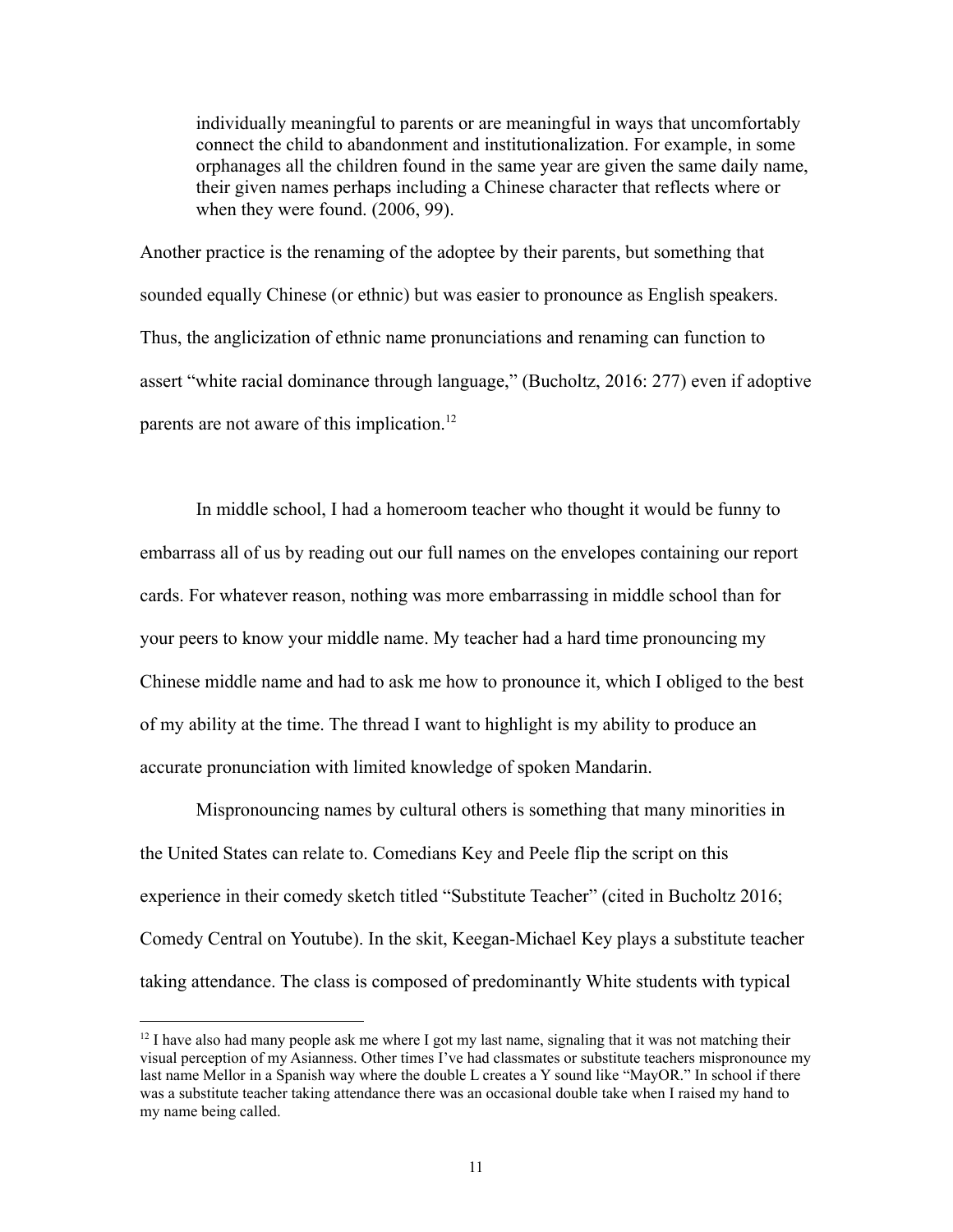Anglo-American names which Key proceeds to mispronounce. For many folks with non-Anglo-American names, this is a common experience in school and the workplace. This shared experience gets shared through various channels and bonds minority groups together. What Bucholtz highlights is that the renaming or nicknaming of students with non-Anglo-American names can be a form of cultural erasure (2016).

A narrative I've seen repeated in the adoptee community is adoptees not knowing how to pronounce their birth language names. If not taught the language, adoptees have no basis of phonetic knowledge with which to even begin trying to pronounce their birth language names. This is evident in Chinese adoptees whose Chinese names have the X or Q initial, as these sounds are not part of the English phonetic system at all. Another obstacle for Chinese adoptees is the tone system in Mandarin. Paradoxically, not knowing how to pronounce a birth language name can further distance an adoptee from a sense of cultural belonging, and feeling disconnected with their birth culture can lead to ambivalence towards knowing how to pronounce their birth language name.<sup>13</sup> Bucholtz's article then implicates adoptive parents who choose to remove their children's birth language names in a process of cultural erasure and racial bleaching. It can be an attempt on the parent(s)' side to shield their children from this genre of microaggression, and thus an attempt at helping their child blend into White American society. However, there can be further alienation when adoptees who have Anglo-American names are then questioned for their names. Once, at an orchestra camp when I was around thirteen, we were gathered in our practice room waiting for everyone to get back from lunch. The

<sup>&</sup>lt;sup>13</sup> None of this is to say that feeling disconnected from a birth culture is good or bad, or that not knowing how to pronounce a birth language name is shameful.